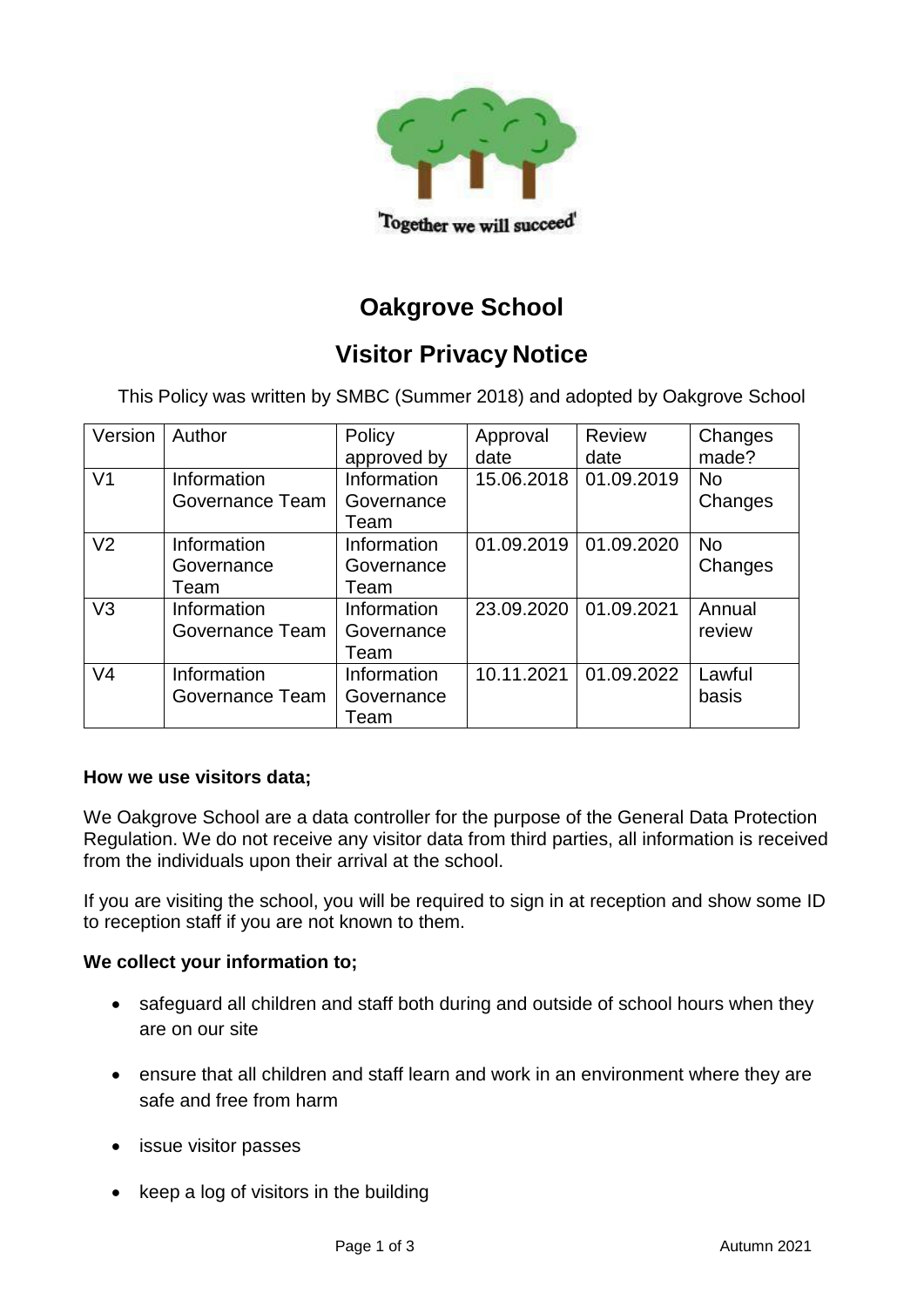# **The categories of visitor data we collect include;**

- Personal information such as:
- Name, organisation, image, vehicle registration, DBS information, purpose of visit

## **The lawful basis on which we use this information;**

### **Public Task;**

We are required to process visitor data in order to comply with our public task;

- ensure that the security of our pupils, staff, visitors, buildings and their contents are maintained at all times.
- Maintain logs of individuals in the building to comply with health and safety obligations

The following information is processed as a result of the schools' public task;

• Name, organisation, image, vehicle registration, DBS information

#### **Storing visitor data;**

We hold all visitor data in line with the agreed retention schedule.

#### **Who we share visitor data with;**

We do not routinely share this information with any external organisations or third parties.

There may be circumstances in which we may lawfully share your data with third parties where, for example, we are required to do so by law, by court order, or to prevent fraud or other crimes. Where we share data, however, we shall do so in accordance with applicable data protection laws.

We will not give information about you to anyone outside this establishment without your consent unless the law permits it.

### **Requesting access to your personal data**

Under data protection legislation, individuals have the right to request access to information about them that we hold. To make a request for your personal information, please contact the school office by email: schooladmin@oakgrove-primary.stockport.sch.uk to make a request or alternatively you can view our Data Subject Rights Policy at <http://www.oakgrove-primary.stockport.sch.uk/>

You also have the right to:

- object to processing of personal data that is likely to cause, or is causing, damage or distress
- prevent processing for the purpose of direct marketing